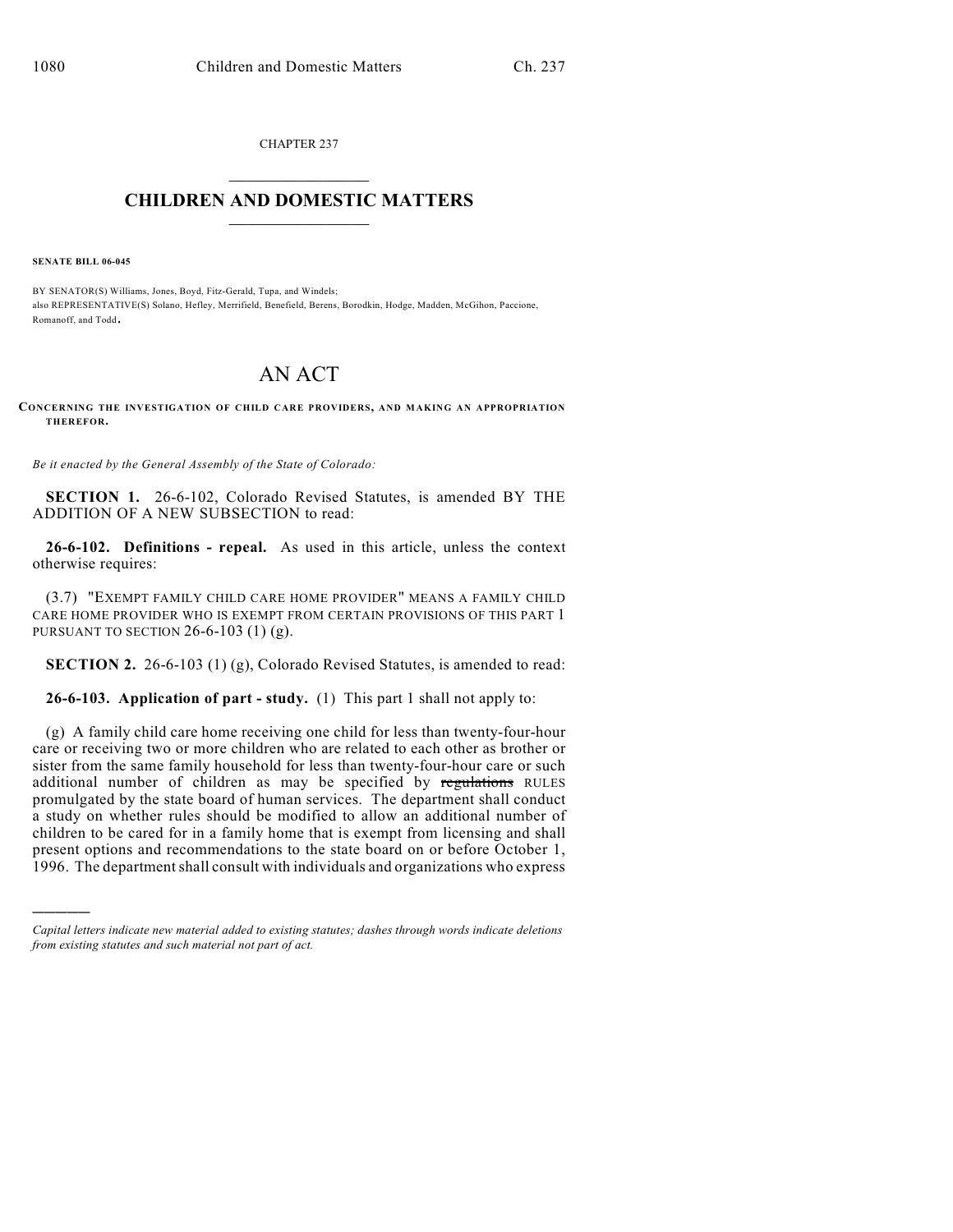to the department an interest in participating in the development of such recommendations, and the department shall notify such individuals and organizations of the date and location of the board hearing. The department shall examine the relationship between the licensing regulations governing larger family care homes and child care centers and shall present options and recommendations to the state board on or before October 1, 1996. In making such recommendations, the department shall consult with individuals and organizations who express to the department an interest in participating in the development of such recommendations, and the department shall notify such individuals and organizations of the date and location of the board hearing. NOTWITHSTANDING ANY PROVISION OF THIS PARAGRAPH (g) TO THE CONTRARY, AN EXEMPT FAMILY CHILD CARE HOME PROVIDER SHALL COMPLY WITH THE PROVISIONS OF SECTION 26-6-120 IF HE OR SHE PROVIDES CARE FOR A CHILD WHOSE CARE IS FUNDED IN WHOLE OR IN PART WITH MONEYS RECEIVED ON THE CHILD'S BEHALF PURSUANT TO THE COLORADO CHILD CARE ASSISTANCE PROGRAM CREATED IN PART 8 OF ARTICLE 2 OF THIS TITLE.

**SECTION 3.** Part 1 of article 6 of title 26, Colorado Revised Statutes, is amended BY THE ADDITION OF A NEW SECTION to read:

**26-6-120. Exempt family child care home providers - fingerprint-based criminal history records check - child care assistance program moneys temporary care - definitions.** (1) (a) (I) AN EXEMPT FAMILY CHILD CARE HOME PROVIDER WHO PROVIDES CARE FOR A CHILD, WHOSE CARE IS FUNDED IN WHOLE OR IN PART WITH MONEYS RECEIVED ON THE CHILD'S BEHALF PURSUANT TO THE COLORADO CHILD CARE ASSISTANCE PROGRAM CREATED IN PART 8 OF ARTICLE 2 OF THIS TITLE, SHALL BE SUBJECT TO A FINGERPRINT-BASED CRIMINAL HISTORY RECORDS CHECK, REFERRED TO IN THIS SECTION AS AN "FCC", AS PROVIDED IN THIS SECTION AND THE RULES AUTHORIZED IN SECTION  $26-6-107(1)$  (a) (I) AND (1) (a) (I.5). THE PROVISIONS OF THIS SECTION SHALL APPLY TO CONTRACTS FOR FUNDING UNDER THE COLORADO CHILD CARE ASSISTANCE PROGRAM ENTERED INTO OR RENEWED ON OR AFTER THE EFFECTIVE DATE OF THIS SECTION.

(II) EACH ADULT EIGHTEEN YEARS OF AGE OR OLDER WHO RESIDES WITH AN EXEMPT FAMILY CHILD CARE HOME PROVIDER, REFERRED TO IN THIS SECTION AS A "QUALIFIED ADULT", SHALL BE SUBJECT TO THE FCC REQUIRED PURSUANT TO THIS SECTION.

(III) THE FCC REQUIRED FOR AN EXEMPT FAMILY CHILD CARE HOME PROVIDER OR QUALIFIED ADULT PURSUANT TO THIS SECTION SHALL BE CONDUCTED THROUGH THE COLORADO BUREAU OF INVESTIGATION FOR AN EXEMPT FAMILY CHILD CARE HOME PROVIDER OR QUALIFIED ADULT WHO HAS RESIDED IN COLORADO FOR MORE THAN TWO YEARS. AN EXEMPT FAMILY CHILD CARE HOME PROVIDER OR QUALIFIED ADULT WHO HAS RESIDED IN COLORADO FOR LESS THAN TWO YEARS SHALL BE REQUIRED TO ADDITIONALLY HAVE A FEDERAL BUREAU OF INVESTIGATION FINGERPRINT CHECK CONDUCTED THROUGH THE COLORADO BUREAU OF INVESTIGATION. AS PART OF SAID FCC, THE RECORDS AND REPORTS OF CHILD ABUSE OR NEGLECT MAINTAINED BY THE STATE DEPARTMENT SHALL BE ACCESSED TO DETERMINE WHETHER THE SUBJECT OF THE FCC HAS BEEN FOUND TO BE RESPONSIBLE IN A CONFIRMED REPORT OF CHILD ABUSE OR NEGLECT. INFORMATION SHALL BE MADE AVAILABLE PURSUANT TO SECTION 19-1-307 (2) (j), C.R.S., AND RULES PROMULGATED BY THE STATE BOARD PURSUANT TO SECTION 19-3-313.5 (4),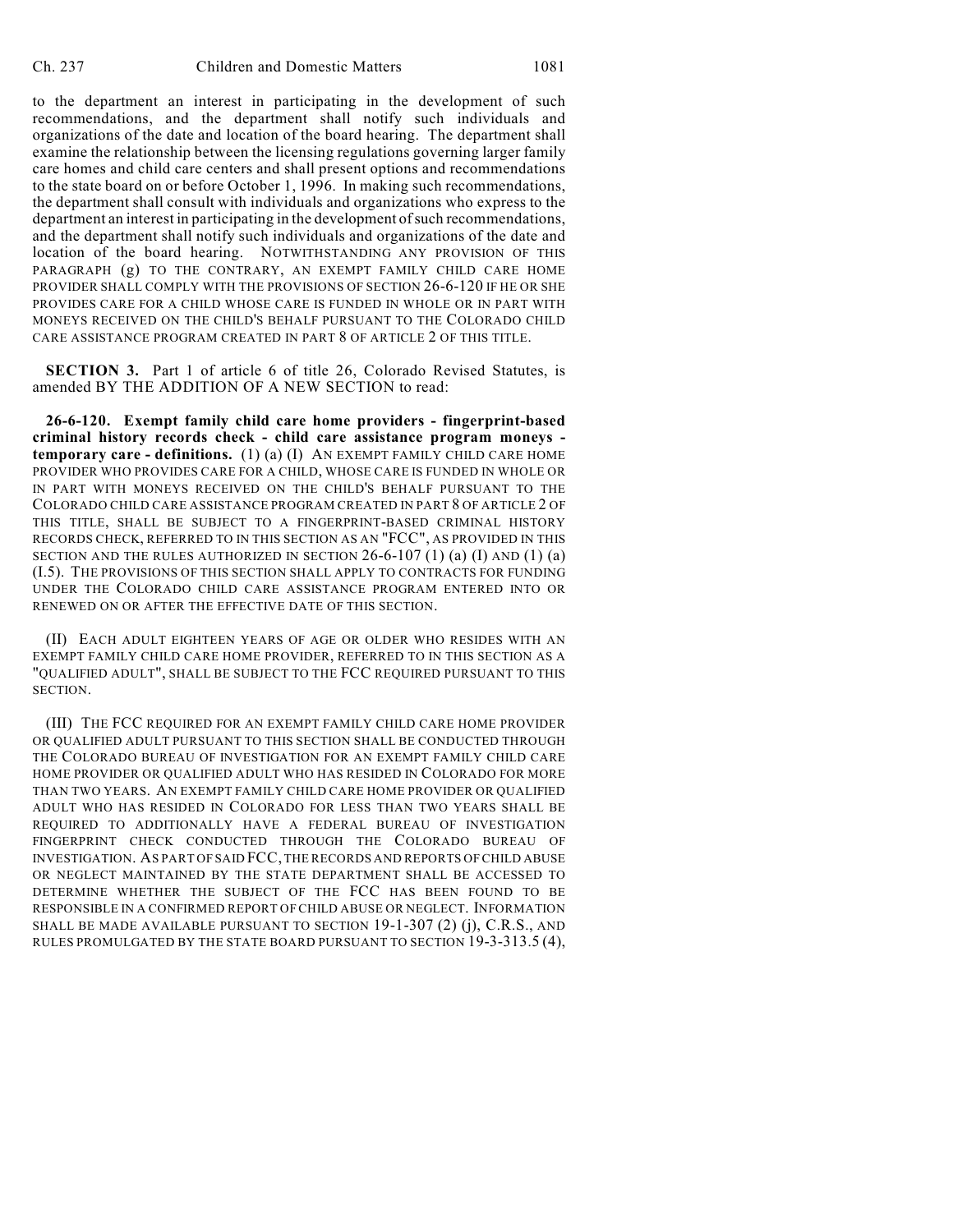## C.R.S.

(IV) THE FCC REQUIRED PURSUANT TO THIS SECTION SHALL BE A PREREQUISITE TO THE ISSUANCE OR RENEWAL OF A CONTRACT FOR RECEIPT OF MONEYS UNDER THE COLORADO CHILD CARE ASSISTANCE PROGRAM AS PROVIDED IN PART 8 OF ARTICLE 2 OF THIS TITLE. THE STATE DEPARTMENT SHALL NOT ISSUE OR RENEW A CONTRACT FOR PAYMENT OF MONEYS UNDER THE COLORADO CHILD CARE ASSISTANCE PROGRAM TO AN EXEMPT FAMILY CHILD CARE HOME PROVIDER WHO FAILS TO SUBMIT TO THE FCC OR FAILS TO SUBMIT FINGERPRINTS FOR A QUALIFIED ADULT WHO RESIDES WITH THE EXEMPT FAMILY CHILD CARE HOME PROVIDER.

(b) AN EXEMPT FAMILY CHILD CARE HOME PROVIDER SHALL NOTIFY THE COUNTY WITH WHOM HE OR SHE HAS CONTRACTED PURSUANT TO THE COLORADO CHILD CARE ASSISTANCE PROGRAM UPON ANY CHANGE OF CIRCUMSTANCES THAT RESULTS IN THE PRESENCE OF A NEW QUALIFIED ADULT IN THE RESIDENCE. A NEW QUALIFIED ADULT IN THE RESIDENCE OF AN EXEMPT FAMILY CHILD CARE HOME PROVIDER IS REQUIRED TO UNDERGO AN FCC AS PROVIDED IN THIS SECTION, EVEN IF THE COLORADO CHILD CARE ASSISTANCE PROGRAM CONTRACT IS NOT SUBJECT TO RENEWAL WHEN THE QUALIFIED ADULT MOVES INTO THE RESIDENCE.

(c) AN EXEMPT FAMILY CHILD CARE HOME PROVIDER OR QUALIFIED ADULT WHO UNDERGOES AN FCC SHALL, WITH SUBMITTAL OF HIS OR HER FINGERPRINTS, PAY TO THE STATE DEPARTMENT A FEE ESTABLISHED BY RULE OF THE STATE BOARD PURSUANT TO SUBSECTION (5) OF THIS SECTION TO OFFSET THE COSTS ASSOCIATED WITH PROCESSING THE FCC THROUGH THE COLORADO BUREAU OF INVESTIGATION AND THE FEDERAL BUREAU OF INVESTIGATION.

(2) A CONTRACT TO PROVIDE MONEYS UNDER THE COLORADO CHILD CARE ASSISTANCE PROGRAM PURSUANT TO PART 8 OF ARTICLE 2 OF THIS TITLE SHALL NOT BE ISSUED OR RENEWED BY THE STATE DEPARTMENT OR A COUNTY DEPARTMENT TO AN EXEMPT FAMILY CHILD CARE HOME PROVIDER IF THE PROVIDER OR A QUALIFIED ADULT WHO RESIDES WITH THE PROVIDER HAS BEEN CONVICTED OF:

(a) CHILD ABUSE, AS DESCRIBED IN SECTION 18-6-401, C.R.S.;

(b) A CRIME OF VIOLENCE, AS DEFINED IN SECTION 18-1.3-406, C.R.S.;

(c) ANY FELONY OFFENSE INVOLVING UNLAWFUL SEXUAL BEHAVIOR, AS DEFINED IN SECTION 16-22-102 (9), C.R.S.;

(d) ANY FELONY, THE UNDERLYING FACTUAL BASIS OF WHICH HAS BEEN FOUND BY THE COURT ON THE RECORD TO INCLUDE AN ACT OF DOMESTIC VIOLENCE, AS DEFINED IN SECTION 18-6-800.3, C.R.S.;

(e) ANY FELONY INVOLVING PHYSICAL ASSAULT, BATTERY, OR A DRUG-RELATED OFFENSE WITHIN THE FIVE YEARS PRECEDING THE DATE OF THE FCC; OR

(f) ANY OFFENSE IN ANY OTHER STATE, THE ELEMENTS OF WHICH ARE SUBSTANTIALLY SIMILAR TO THE ELEMENTS OF ANY ONE OF THE OFFENSES DESCRIBED IN PARAGRAPHS (a) TO (e) OF THIS SUBSECTION (2).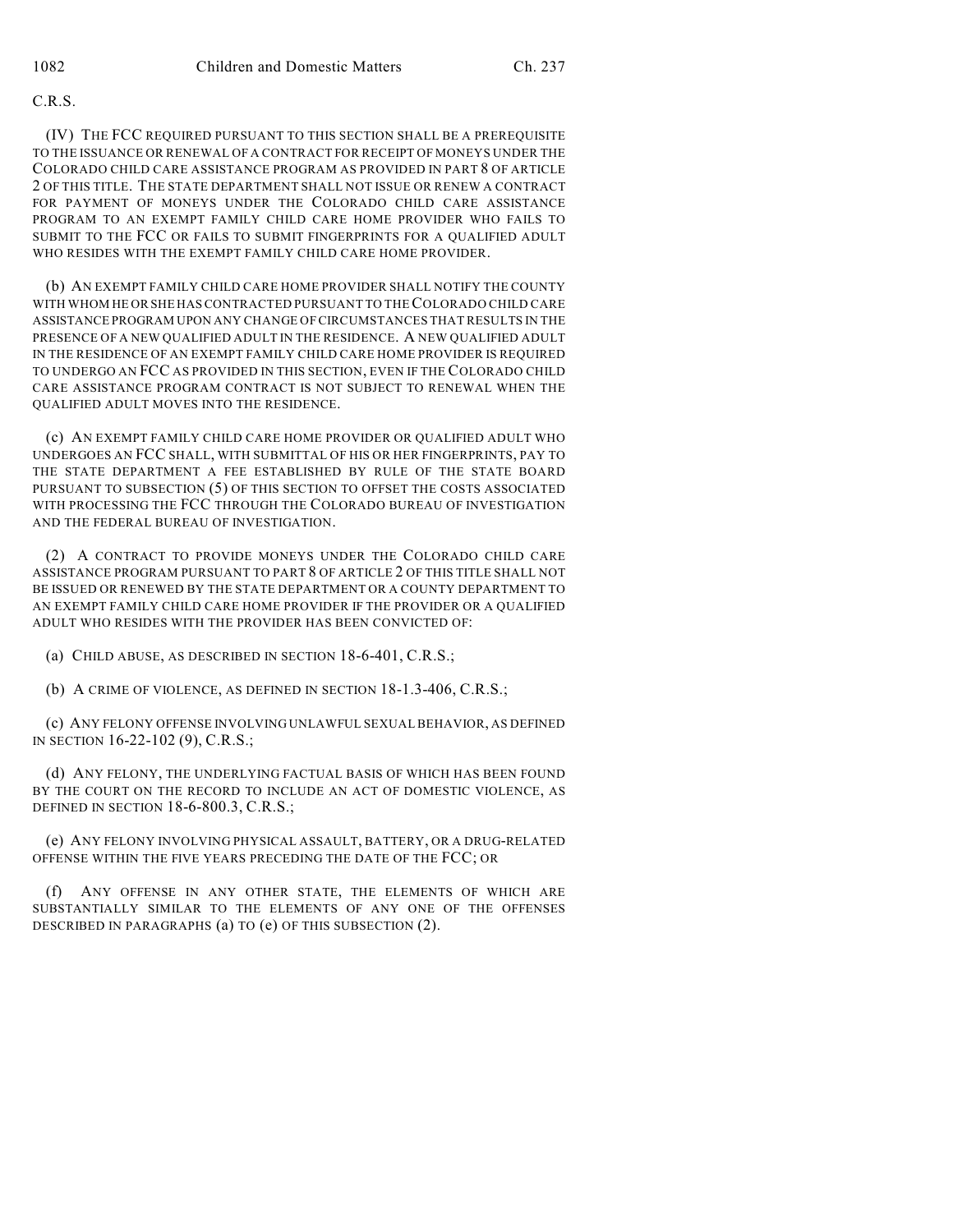(3) A CONTRACT TO PROVIDE MONEYS UNDER THE COLORADO CHILD CARE ASSISTANCE PROGRAM PURSUANT TO PART 8 OF ARTICLE 2 OF THIS TITLE SHALL NOT BE ISSUED OR RENEWED BY THE STATE DEPARTMENT OR A COUNTY DEPARTMENT TO AN EXEMPT FAMILY CHILD CARE HOME PROVIDER IF THE PROVIDER OR A QUALIFIED ADULT WHO RESIDES WITH THE PROVIDER:

(a) HAS A PATTERN OF MISDEMEANOR CONVICTIONS OCCURRING WITHIN THE TEN YEARS PRECEDING SUBMISSION OF THE APPLICATION. A PATTERN OF MISDEMEANOR CONVICTIONS SHALL BE DEFINED BY RULE OF THE STATE BOARD; OR

(b) HAS BEEN DETERMINED TO BE INSANE OR MENTALLY INCOMPETENT BY A COURT OF COMPETENT JURISDICTION AND A COURT HAS ENTERED, PURSUANT TO PART 3 OR 4 OF ARTICLE 14 OF TITLE 15, C.R.S., OR SECTION 27-10-109 (4) OR 27-10-125, C.R.S., AN ORDER SPECIFICALLY FINDING THAT THE MENTAL INCOMPETENCY OR INSANITY IS OF SUCH A DEGREE THAT THE PROVIDER CANNOT SAFELY OPERATE AN EXEMPT FAMILY CHILD CARE HOME. THE RECORD OF SUCH DETERMINATION AND ENTRY OF SUCH ORDER SHALL BE CONCLUSIVE EVIDENCE THEREOF. AN EXEMPT FAMILY CHILD CARE HOME PROVIDER SHALL SIGN AN ATTESTATION AFFIRMING THE LACK OF SUCH A FINDING PRIOR TO ENTERING INTO OR RENEWING A CONTRACT FOR MONEYS UNDER THE COLORADO CHILD CARE ASSISTANCE PROGRAM, PURSUANT TO SECTION 26-2-805.5 (2).

(4) AN EXEMPT FAMILY CHILD CARE HOME PROVIDER WHO HAS SUBMITTED TO AN FCC BY THE COLORADO BUREAU OF INVESTIGATION AND THE FEDERAL BUREAU OF INVESTIGATION MAY BE ELIGIBLE, PENDING THE RECEIPT OF THE RESULTS OF THE FCC, TO RECEIVE MONEYS UNDER THE COLORADO CHILD CARE ASSISTANCE PROGRAM FOR UP TO SIXTY DAYS OR UNTIL THE FCC IS COMPLETE, WHICHEVER OCCURS FIRST. UPON RECEIPT OF THE FCC RESULTS, THE EXEMPT FAMILY CHILD CARE HOME PROVIDER MAY CONTINUE RECEIVING MONEYS UNDER THE COLORADO CHILD CARE ASSISTANCE PROGRAM, SO LONG AS THE EXEMPT FAMILY CHILD CARE HOME PROVIDER OR A QUALIFIED ADULT RESIDING WITH THE PROVIDER IS NOT INELIGIBLE UNDER SUBSECTION (2) OR (3) OF THIS SECTION.

(5) THE STATE BOARD SHALL PROMULGATE RULES TO ESTABLISH THE AMOUNT OF THE FEE TO COLLECT FROM AN EXEMPT FAMILY CHILD CARE HOME PROVIDER OR QUALIFIED ADULT WHO IS SUBJECT TO AN FCC PURSUANT TO SUBSECTION (1) OF THIS SECTION. THE STATE DEPARTMENT IS AUTHORIZED TO COLLECT THE FEE AT THE TIME OF THE FCC.

**SECTION 4.** Part 8 of article 2 of title 26, Colorado Revised Statutes, is amended BY THE ADDITION OF A NEW SECTION to read:

**26-2-805.5. Exemptions - requirements.** (1) NOTWITHSTANDING ANY PROVISION OF SECTION 26-2-805 TO THE CONTRARY, AN EXEMPT FAMILY CHILD CARE HOME PROVIDER, AS DEFINED IN SECTION 26-6-102 (3.7), SHALL NOT BE ELIGIBLE TO RECEIVE CHILD CARE ASSISTANCE MONEYS THROUGH THE COLORADO CHILD CARE ASSISTANCE PROGRAM IF HE OR SHE FAILS TO MEET THE CRITERIA ESTABLISHED IN SECTION 26-6-120.

(2) AS A PREREQUISITE TO ENTERING INTO A VALID COLORADO CHILD CARE ASSISTANCE PROGRAM CONTRACT WITH A COUNTY OFFICE, AN EXEMPT FAMILY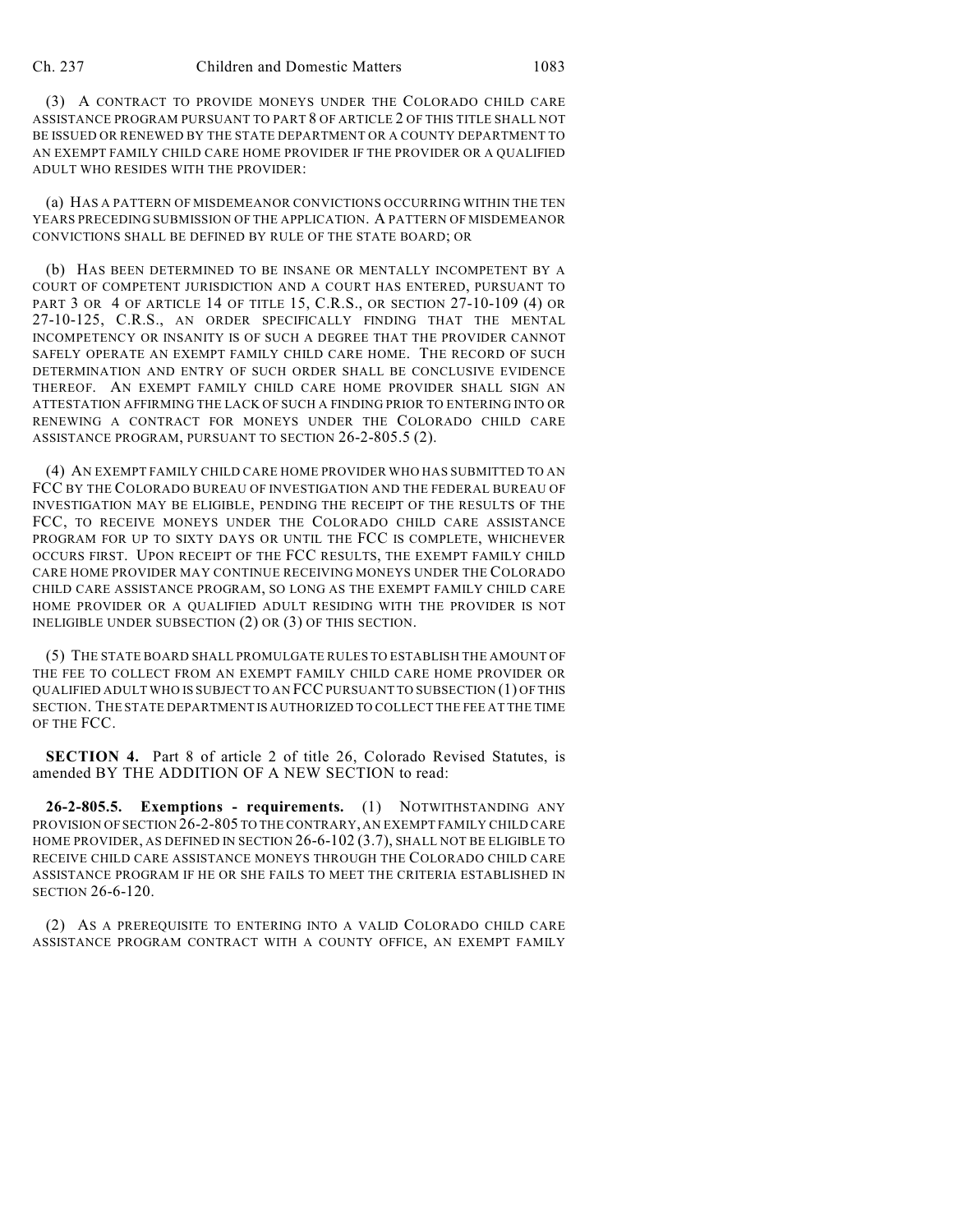CHILD CARE HOME PROVIDER SHALL SIGN AN ATTESTATION THAT AFFIRMS HE OR SHE, AND ANY QUALIFIED ADULT RESIDING IN THE EXEMPT FAMILY CHILD CARE HOME, HAS NOT BEEN DETERMINED TO BE INSANE OR MENTALLY INCOMPETENT BY A COURT OF COMPETENT JURISDICTION AND A COURT HAS NOT ENTERED, PURSUANT TO PART 3 OR 4 OF ARTICLE 14 OF TITLE 15, C.R.S., OR SECTION 27-10-109 (4) OR 27-10-125, C.R.S., AN ORDER SPECIFICALLY FINDING THAT THE MENTAL INCOMPETENCY OR INSANITY IS OF SUCH A DEGREE THAT THE PROVIDER CANNOT SAFELY OPERATE AN EXEMPT FAMILY CHILD CARE HOME.

**SECTION 5.** 19-1-307 (2), Colorado Revised Statutes, is amended BY THE ADDITION OF A NEW PARAGRAPH to read:

**19-1-307. Dependency and neglect records and information - access - fee records and reports fund - misuse of information - penalty.** (2) **Records and reports - access to certain persons - agencies.** Except as otherwise provided in section 19-1-303, only the following persons or agencies shall be given access to child abuse or neglect records and reports:

(j.5) THE STATE DEPARTMENT OF HUMAN SERVICES OR A COUNTY OR DISTRICT DEPARTMENT OF SOCIAL SERVICES INVESTIGATING AN EXEMPT FAMILY CHILD CARE HOME PROVIDER PURSUANT TO SECTION 26-6-120, C.R.S., AS A PREREQUISITE TO ISSUANCE OR RENEWAL OF A CONTRACT TO RECEIVE MONEYS FOR THE CARE OF A CHILD FROM THE COLORADO CHILD CARE ASSISTANCE PROGRAM CREATED IN PART 8 OF ARTICLE 2 OF TITLE 26, C.R.S. ACCESS TO THE RECORDS AND REPORTS OF CHILD ABUSE OR NEGLECT GRANTED TO THE NAMED DEPARTMENT OR AGENCIES SHALL SERVE ONLY AS THE BASIS FOR FURTHER INVESTIGATION.

**SECTION 6. Appropriation.** (1) In addition to any other appropriation, there is hereby appropriated, to the department of human services, division of child care, for the fiscal year beginning July 1, 2006, out of the child care licensing cash fund created in section 26-6-105 (4), Colorado Revised Statutes, the sum of thirty-seven thousand one hundred thirty-four dollars (\$37,134) cash funds and 1.0 FTE, or so much thereof as may be necessary, for implementation of this act.

(2) In addition to any other appropriation, there is hereby appropriated, to the department of human services, executive director's office, for allocation to the criminal background check unit of the office of performance improvement, for the fiscal year beginning July 1, 2006, out of the child care licensing cash fund created in section 26-6-105 (4), Colorado Revised Statutes, the sum of thirty-eight thousand eight hundred seventy-three dollars (\$38,873) cash funds and 1.0 FTE, or so much thereof as may be necessary, for implementation of this act.

(3) In addition to any other appropriation, there is hereby appropriated, to the department of public safety, Colorado bureau of investigation, for the Colorado crime information center, for the fiscal year beginning July 1, 2006, the sum of one hundred eighty-two thousand ninety-nine dollars (\$182,099) and 2.0 FTE, or so much thereof as may be necessary, for fingerprint processing services related to the implementation of this act. Of said sum, one hundred thirty-four thousand five hundred seventy-nine dollars (\$134,579) shall be cash funds from fingerprint and name check processing fees collected by the department, and forty-seven thousand five hundred twenty dollars (\$47,520) shall be cash funds exempt from fingerprint